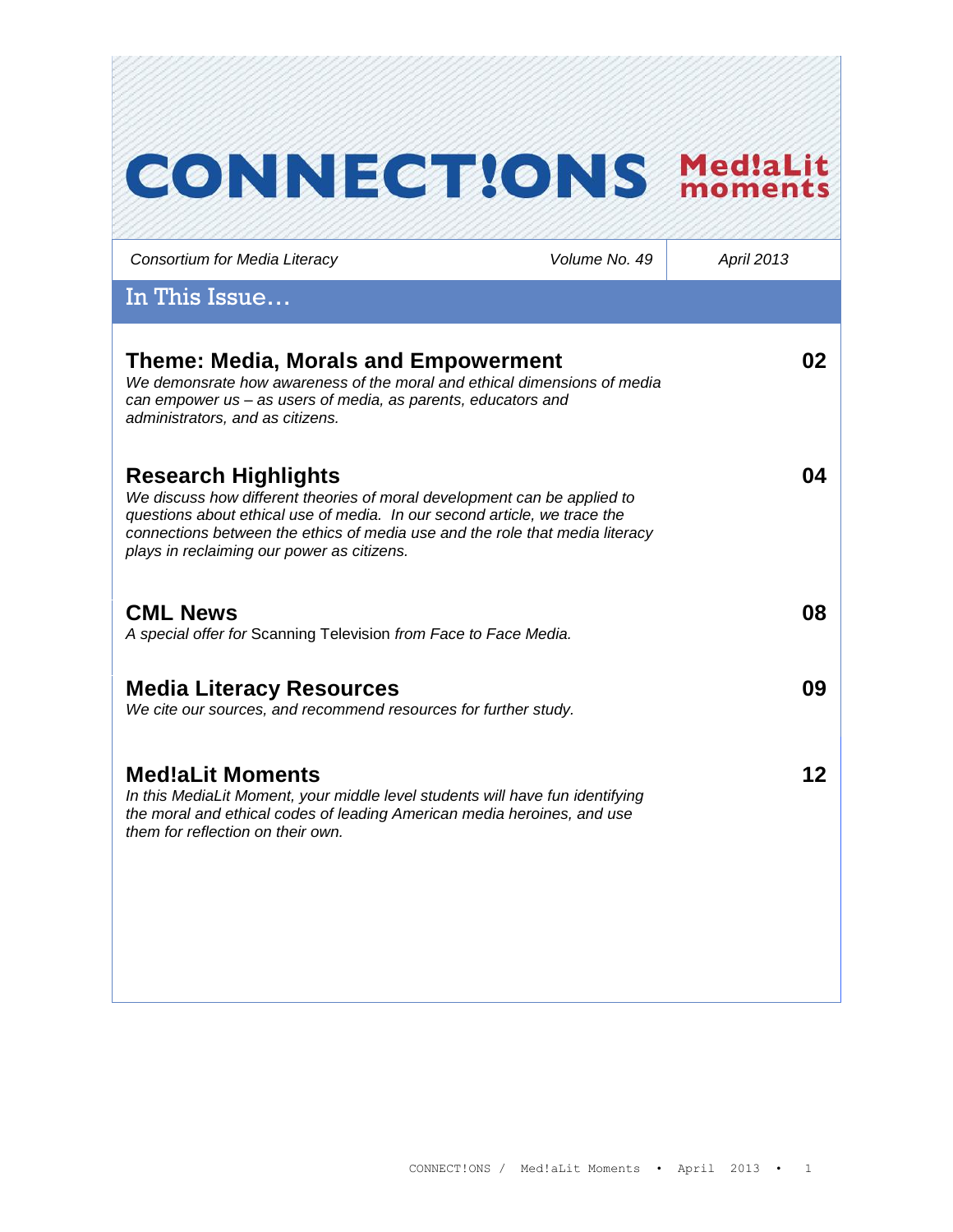### Theme: Media, Morals and Empowerment

#### *A Cherokee moral fable:*

An old Cherokee is teaching his grandson about life. "A fight is going on inside me," he said to the boy. "It is a terrible fight, and it is between two wolves. One is evil – he is fear, anger, envy, sorrow, regret, greed, arrogance, self-pity, guilt, resentment, inferiority, lies and false pride. The other is good—he is joy, peace, love, hope, serenity, humility, kindness, empathy, generosity, truth, compassion and faith. The same fight is going on inside you – and inside every other person, too." The grandson thought about it for a minute and then asked his grandfather, "Which wolf will win?" The old Cherokee simply replied, "The one you feed."

In one sense, "wolves" like these are constantly vying for our allegiance in contemporary mass media. Media literacy education can help children understand the different moral directions in which media lead them. The National Television Violence Study, a three-year assessment of more than 9,000 programs completed in 1996, found that 60 percent of programs contained some physical aggression, and that a typical hour of programming featured six different violent incidents (Wilson, "Media and Children's Aggression, Fear and Altruism," 99). Yet television programming contains significant pro-social content as well. A 2006 study of more than 2,000 entertainment programs found that 73 percent featured at least one act of altruism, defined as helping, sharing, giving or donating. On average, viewers saw about three acts of altruism each hour (Wilson, op. cit., 104). In addition, a 2005 meta-analytic study found that viewing pro-social programming does in fact enhance children's pro-social behavior (Mares and Woodard, "Positive Effects of Television"). A comparison of relevant meta-analytic studies of effects actually shows a slightly larger effect size for depictions of altruism on television than effects of violent television on aggressive behavior (Wilson, op. cit., 107).

The findings on pro-social media effects may come as a surprise, and one of the reasons for this is that violence is an almost universal language in visual media. The film industry in the U.S. has capitalized on that universal recognition to develop a global market for action films. While altruistic acts can be depicted visually, it can be difficult to visually demonstrate other pro-social behaviors such as cooperation or tolerance of others. They're conveyed less through action and more through dialogue (ibid.). As a result, public perceptions of our mass media may be colored by the relative lack of visual "evidence" confirming its moral health.

There is little doubt, however, that we have been feeding the wrong "wolf" in the realms of politics, research and public discourse—the wolf of doubt and fear. With each decade, legislation has been drafted to protect children from exposure to the immoral influences of popular media. Parents, educators and consumer advocates worry that the First Amendment rights of media companies will make true reform untenable, and take a bare measure of consolation in our existing system of ratings. And hundreds, if not thousands of social and psychological studies have been conducted to measure and appraise the anti-social effects of media. In the meanwhile, books and articles on pro-social effects of media number in the dozens, if that many, and studies of the effectiveness of educational programs utilizing pro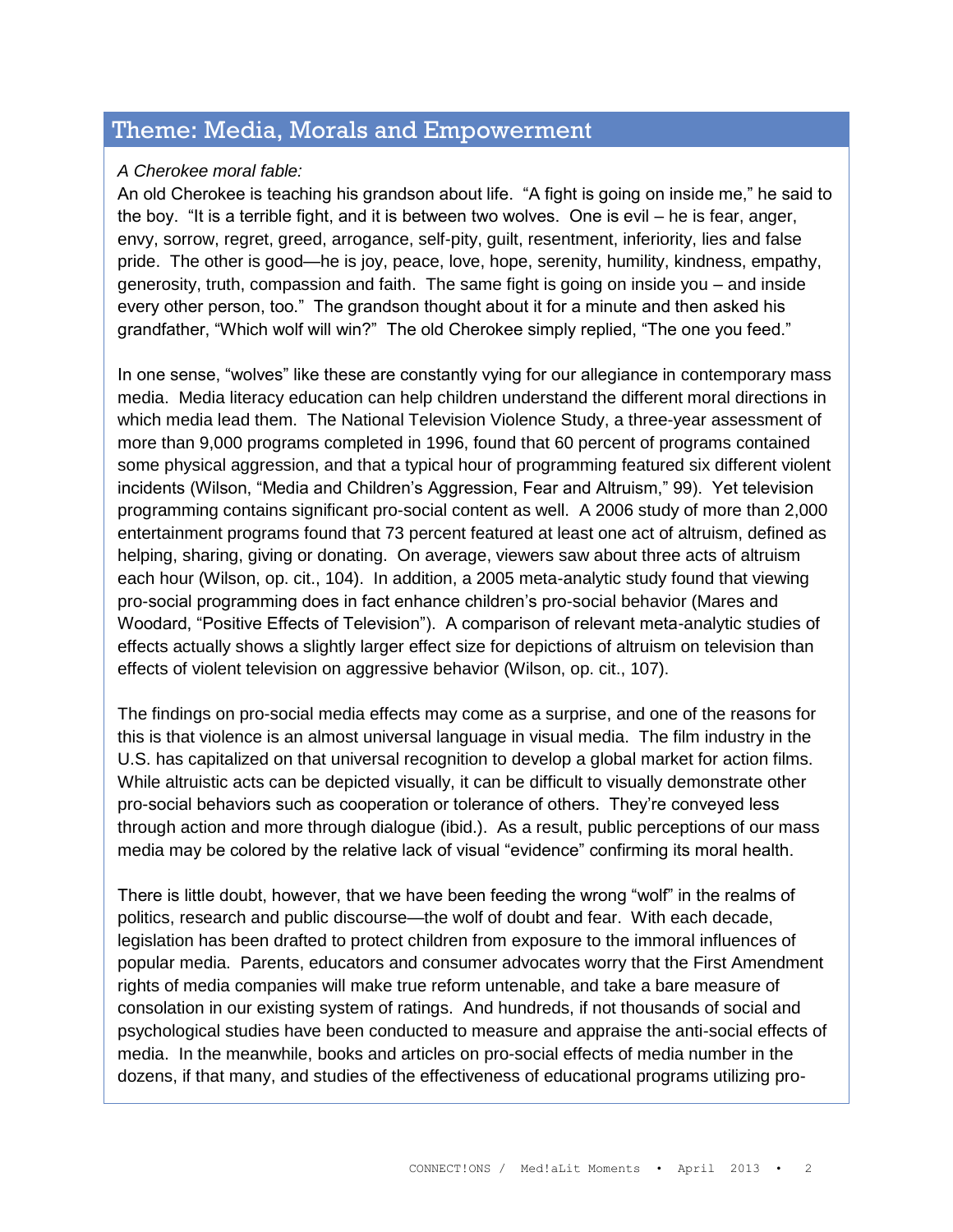social media are even fewer.

The literature we have suggests that children can learn pro-social behavior from pro-social content, and that effects are strongest when the behavior that is modeled is salient, clearly portrayed, and can be easily incorporated into a child's everyday interactions. Generally, children under the age of eight need training or follow-up lessons to comprehend and demonstrate their understanding of the moral lessons in pro-social programming. Both parents and teachers can provide that support (Kotler, "Prosocial Behavior and Television," and Wilson, op cit., 105). The results we have are encouraging, and it appears that media literacy education plays a vital role in the moral development of children.

Media literacy education should not be approached as an adjunct to pro-social content, however. With media literacy training, children and adults can appreciate the moral dimensions of the media they encounter on a daily basis. Take, for example, the vast body of media narratives featuring hero/villain conflicts. Communications scholar Arthur Raney argues that the emotions which most audiences feel towards the hero are moral—but just barely. Viewers identify with the hero because he or she is morally upright, but anticipation of a just outcome carries an even greater emotional valence, since enjoyment of the entertainment hangs in the balance ("The Role of Morality"). What might happen when an experienced media literacy practitioner encourages students to investigate their ethical thinking about such stories as well as their feelings?

What might happen when that teacher creates assignments and poses questions to exercise their moral imagination? With hero narratives: Is violence the only way presented to solve conflict? Why? How would you feel if what happened in the story happened to you? Why? Live re-enactment and role-playing games in the classroom can complement inquiry into the electronic games they play: How might the game relate to your own life? How do the avatars solve problems and what are their goals? What are your goals? (These examples are adapted from the Catholic media literacy curriculum *Our Media World: Teaching Kids K-8 about Faith and Media*. See our Resources section for more).

In this issue of *Connections*, we demonstrate how awareness of the moral and ethical dimensions of media can empower us – as users of media, as parents, educators and administrators; and as citizens. In our first research article, we discuss how different theories of moral development can be applied to questions about the ethical use of media. In our second research article, we trace the connections between the ethics of media use and the role that media literacy plays in reclaiming our power as citizens. In our resources section, we recommend some engaging sources for further study. And in our MediaLit Moment, your students reflect on their personal code of ethics as they examine the ethics of leading American media heroines.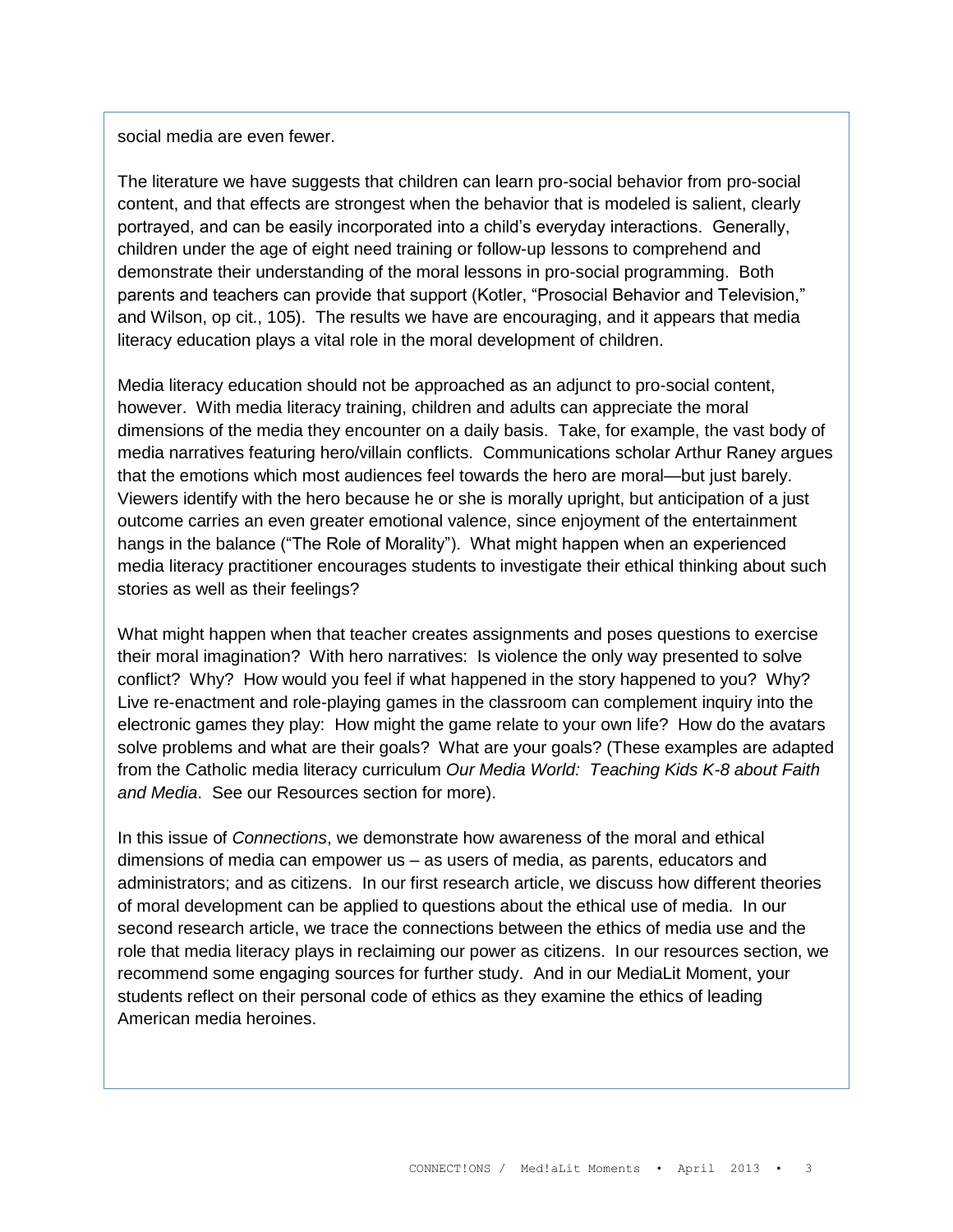### Research Highlights

#### **Theories of Morality and Media Literacy Education**

Theories of morality are as old as Aristotle's first writings on ethics, virtue and the 'good life,' but the theories offered by Harvard psychologist Lawrence Kohlberg in his *The Philosophy of Moral Development* (1981) seem to have the widest currency today. Based in part on Jean Piaget's work on cognitive development, Kohlberg proposed that children progressively develop higher quality ethical reasoning, and form ideas about ethical dilemmas that become progressively more complex. Kohlberg's theory is clearly congruent with the goals of media literacy education, which include an emphasis on explicitly articulating the values and beliefs embedded in media and comparing them with students' own.

Kohlberg posited three basic stages in moral development: the pre-conventional stage, in which children adhere to rules to avoid punishment and gain rewards; the conventional stage, in which individuals recognize that rules are necessary to maintain social order and that they can be changed if all agree; and the post-conventional stage, in which rules are the result of intellectual reasoning, and are respected only so far as they appeal to universal ethical principles.

In society, differences between conventional and post-conventional thinking can create significant conflict. The civil rights movement in the U.S. is a classic case. In his "Letter from Birmingham Jail," Martin Luther King, Jr. wrote, ". . . there are two types of laws: there are just laws, and there are unjust laws. I would agree with St. Augustine that 'An unjust law is no law at all.'"

By the same token, some reliance on conventional moral reasoning may be justified. In the MacArthur Foundation report *Young People*, *Ethics and the New Digital Media*, the authors remark that the prevalence of illegal downloading may suggest that online youth feel entitled to what they can easily access online (James et al., 53). Typical justifications by youth might draw on post-conventional thinking: How much can illegal downloading really harm mammoth entertainment corporations or celebrity entertainers? From a "conventional" point of view, copyright and intellectual property laws are over 150 years old, and recognized by courts internationally. Why should a few break these laws at their whim while the majority continue to observe them?

Kohlberg's theory was conceived with a view to society as a whole, and primarily intended to address laws, roles, institutions and general practices. This "macro-morality" addresses relations between strangers, competitors, diverse ethnic groups and religions, not just the micro-morality of family, friends, neighbors and acquaintances (Coleman and Wilkins, "Moral Development," 42). In this model, rights, justice and obligations are the mainstay of moral reasoning. With her book *In a Different Voice: Psychological Theory and Women's Development* (1982), Carol Gilligan challenged Kohlberg by arguing that moral weight should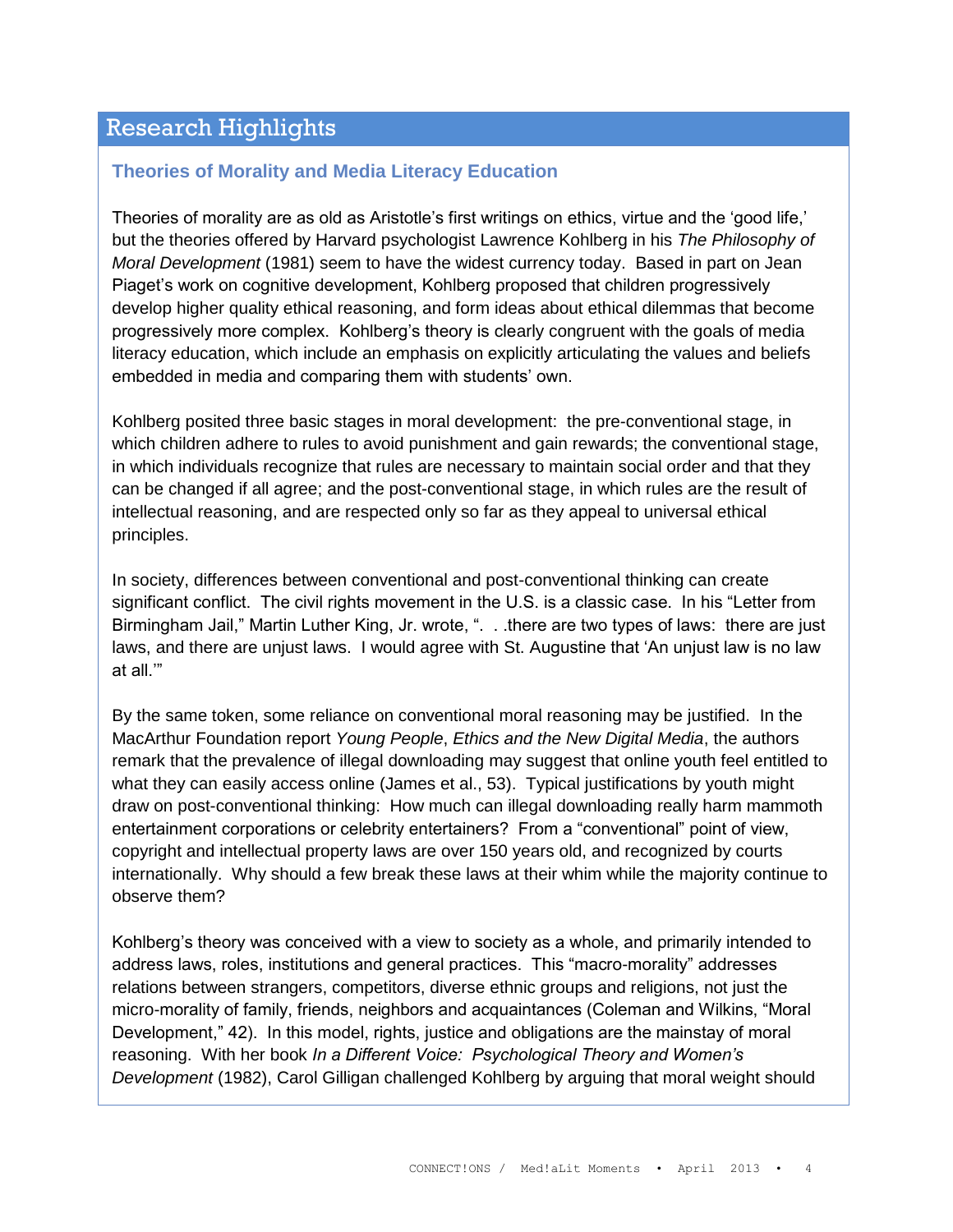be given to caring for others, and that the moral adult was the person who could reason about both rights and relationships to others. Kohlberg subsequently revised his framework to include this ethic of care, and many later theories of moral development have incorporated this ethic as well.

Cyberbullying is one of those problems which generates both types of ethical responses. Take, for example, some of the materials on cyberbullying available at the Common Sense Media website. The site's "Responding to Cyberbullying: Guidelines for Administrators" is organized as a procedural flow chart detailing administrators' responsibilities for several different contingencies. Among other things, this document is intended to shield schools from legal liability. In contrast, Anne Collier, editor of the blog Net Family News, comments that the best response to cyberbullying is to change the culture "around" aggressors to one that "supports civility and respect" ("Cyberbullying: What I've Learned So Far," 26 November 2010). While ethics of rights and obligations are relevant to cyberbullying, we agree with Collier that an ethics of care should be emphasized. The CML Empowerment Spiral of Awareness, Analysis, Reflection and Action is itself intended to build a culture of caring and respect, not only in classrooms, but in entire schools.

One of the more perceptive examinations to date of moral learning theory, children and their media use is Karen Bradley's "Internet Lives: Social Context and Moral Domain in Adolescent Development" (2005). Bradley's theoretical position is based on "domain theory," psychologist Elliot Turiel's adaptation of Kohlberg's model. According to Turiel, the moral domain is one of several domains of thought, and he suggests that there are three basic domains: moral, social and personal. Over time, through interaction with others, children develop knowledge about themselves, society and morality (59). Turiel sides with Kohlberg by arguing that some experiences do lead children to arrive at fundamental moral principles. For example, a preschooler can observe the harm of pushing someone down (the person cries), and so he understands that it is morally wrong to do so, no matter what the context.

Bradley's interviews with adolescents leads to the observation that many, if not most of their social interactions online take place with people they know in the offline world. She further observes that, though there are not many moral rules in the online world of adolescents, the few they do have are defined by the interactions they experience or hear about from their peers. From there, Bradley makes her main argument: the way in which youth approach the online environment "makes light of adult-defined social conventions and tradition, but preserves a basic sense of morality. In other words, the online social context allows young people to explore social knowledge relatively free of social convention but informed by moral thinking" (65).

Though Bradley celebrates the ability of adolescents to grapple with a wide range of ethical dilemmas online, she acknowledges that risks are still present: "Since adolescent perceptions of social conventions about sexuality and violence are derived as much from popular culture as from role modeling in families and schools, and not all of these conventions are positive, the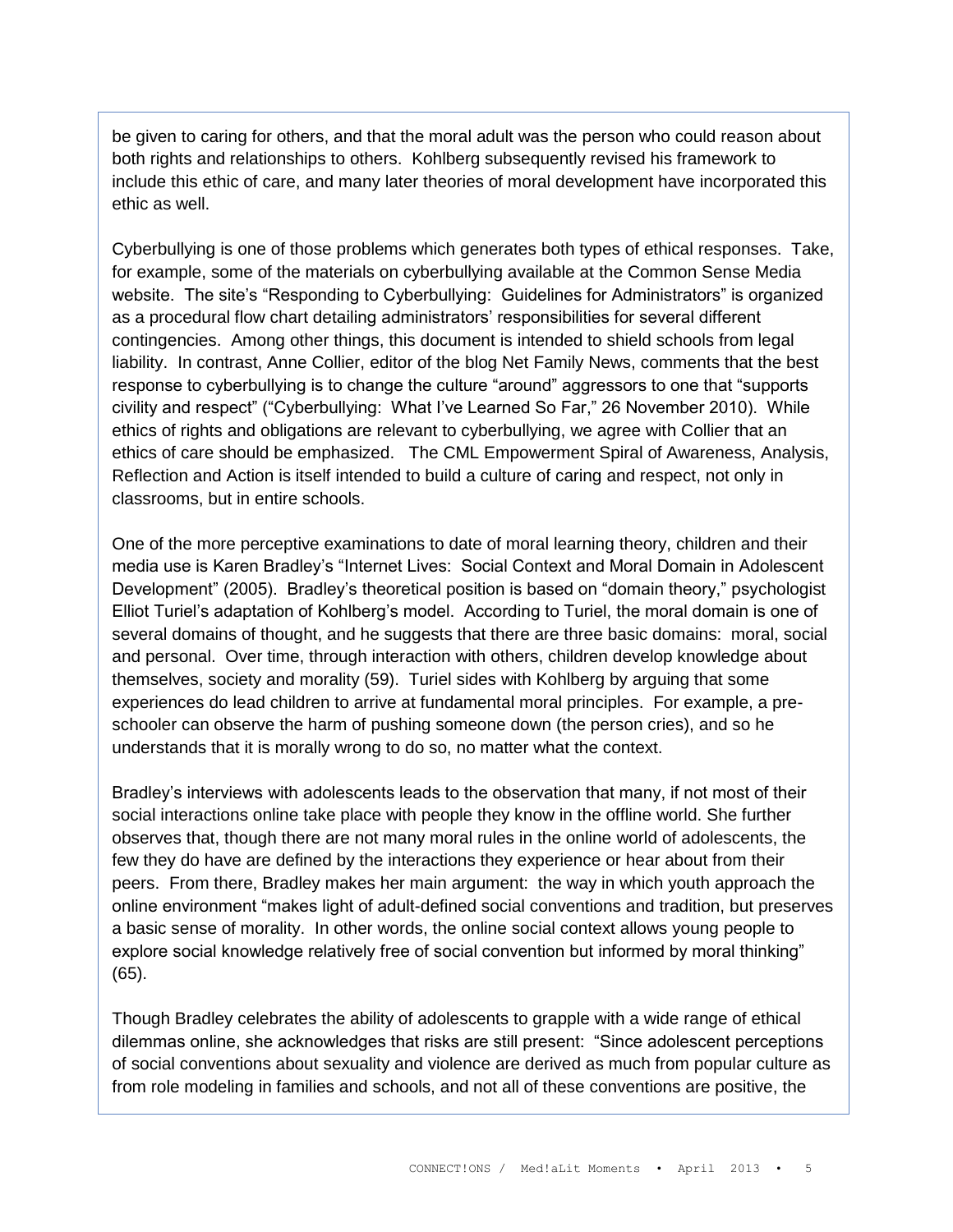lack of adult mediation in the online world may allow cruel and exploitative behavior to take place unchallenged" (66). While Bradley does not explicitly endorse a media literacy approach, her analysis clearly points to a need for education and guidance about both old and new media.

#### **Media Literacy, Civic Responsibility and Power**

In an era of globalization, the media have become a critical, indispensable part of our public life. While the mediated public 'square' may be expanding, participation in political institutions in the United States has been in relative decline over the last few decades. On a local level, activities performed out of a sense of civic responsibility are often seen as virtuous, but less frequently perceived as powerful. In this article, we conduct a moral and philosophical analysis to highlight the essential role media literacy plays in reclaiming our power as citizens.

The first responsibility of citizens is simply to render an opinion. The challenge, as  $19<sup>th</sup>$  century political philosopher John Stuart Mill asserts, is for citizens "to form the truest opinion they can" by seeking divergent opinions and using critical thinking skills to weigh their opinion against those of others (Elliott and Decker, "New Media and an Old Problem Promoting Democracy). Face-to-face discussion and debate may not be necessary for this process, but as  $20<sup>th</sup>$  century philosopher Hannah Arendt argues, individual reasoning and reflection are not sufficient for accomplishing this task. Opinions must also be grounded in a felt sense of the world, and an awareness of the presence of others in it. Such awareness is the essential "through line" between thought, speech, listening and action in the public sphere. (Silvertsone, *Media and Morality*, 38-43).

News media often break these links: "Thought, speech and action are disconnected, and compromised by the absence of context, memory and analytic rigor, and increasingly, the absence of trust" (op. cit, 41). The task of media literacy education is to empower students to conduct their own analysis—to re-contextualize the news, and to appraise the significance of the past. Discerning the context of news makes true judgment possible.

The absence of trust mentioned in the quote above is worth further examination. According to the authors of *Young People, Ethics and the New Digital Media* (a text discussed in the previous article), one of the challenges of new media is evaluating the credibility of other users. It isn't just a matter of determining accuracy. It involves inquiry into the integrity and motivations of the people constructing the message. Are they who they represent themselves to be? Are they sincere, or are their intentions exploitative? In other words, the moral integrity of those doing the representing cements the connection between speech and act. Mutual trust online creates opportunities for productive mentorship, demonstrations of competence, and respectful criticism and dialogue. All these make citizenship possible.

In the same report, the authors demonstrate how managing privacy online presents another set of challenges related to ethical media citizenship. For example, "code switching" involves the construction of online identities or profiles which are partly fictitious. The selective disclosure of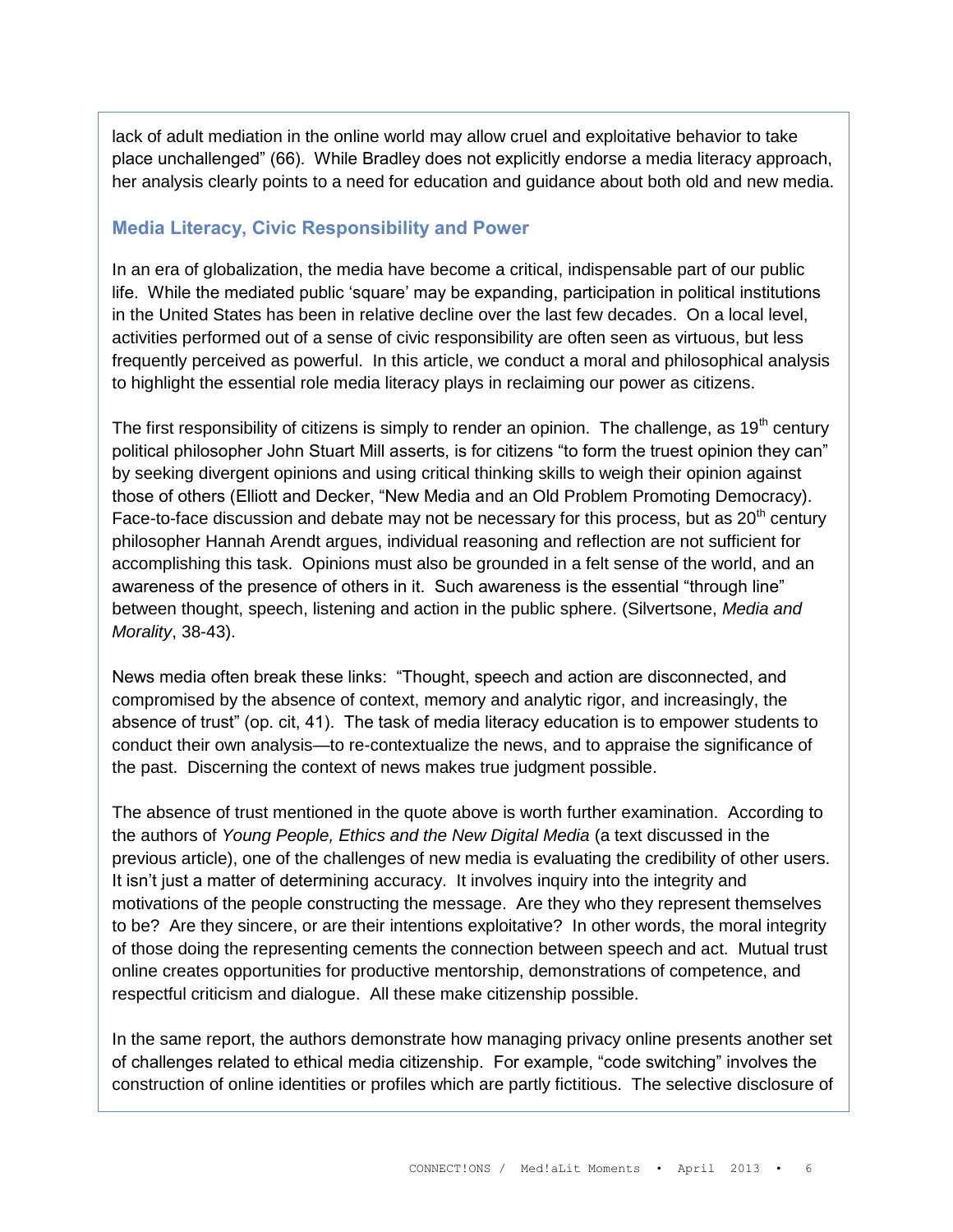personal information is intended to curb intrusions on privacy. If code switching became common in online spaces, how much would relative strangers be able to understand about each other? The problem has moral, social and political implications. Arendt argues that a sense of perspective is required for informed judgment: "Imagination alone enables us to see things in their proper perspective, to be strong enough to put that which is too close at a certain distance so that we can see and understand it without bias and prejudice, and to be generous enough to bridge abysses of remoteness until we can see and understand everything that is too far away from us as though it were our own affair" (quoted in Silverstone, 46).

Using the term "proper distance," media philosopher Roger Silverstone argues that citizens of the "mediapolis" need "enough knowledge and understanding of the other person or the other culture to enable responsibility and care" (172). To explain the significance of term, Silverstone discusses the way in which depictions of suffering in news media typically distort our sense of perspective. The representation of the stranger in crisis is immediate enough to enable the illusion that we are fully engaged with him or her, but so fleeting and selective that it creates a safe, even soporific distance for audiences.

While we have been discussing a number of specific or "local" examples to illuminate the moral and political implications of everyday life in the 'mediapolis,' the potential for empowered media citizenship is indeed great. A good case in point is the conflict between game players and game design companies which is briefly mentioned in the MacArthur report. Many game players are creating their own modifications ("mods") to games. When players share mods with designers as possible improvements to original games, the companies typically claim the intellectual property rights to them. Some companies might even conduct online searches for new mods to claim. Many players see these practices as inherently unfair.

What can effectively counter such systemic inequities? It seems sensible to address them by appealing to the authority of large institutions. Perhaps the courts or regulators could intervene. Perhaps the *New York Times* could publish a series of stories which raise public awareness of the issue. Would game design companies co-operate fully? Just as changing the school culture "around" online aggressors is the most effective strategy for addressing cyberbullying, changing the ethical climate surrounding the issue of 'modding' is likely to be the more effective route to safeguarding the intellectual property rights of these individual creators. As Silverstone argues, a responsible and accountable media can be encouraged and regulated, but a responsible and accountable media *culture* is of even greater importance (165). Informed, sincere, imaginative citizens who can critically evaluate the contexts in which media are produced can help ensure that this culture is just and fair.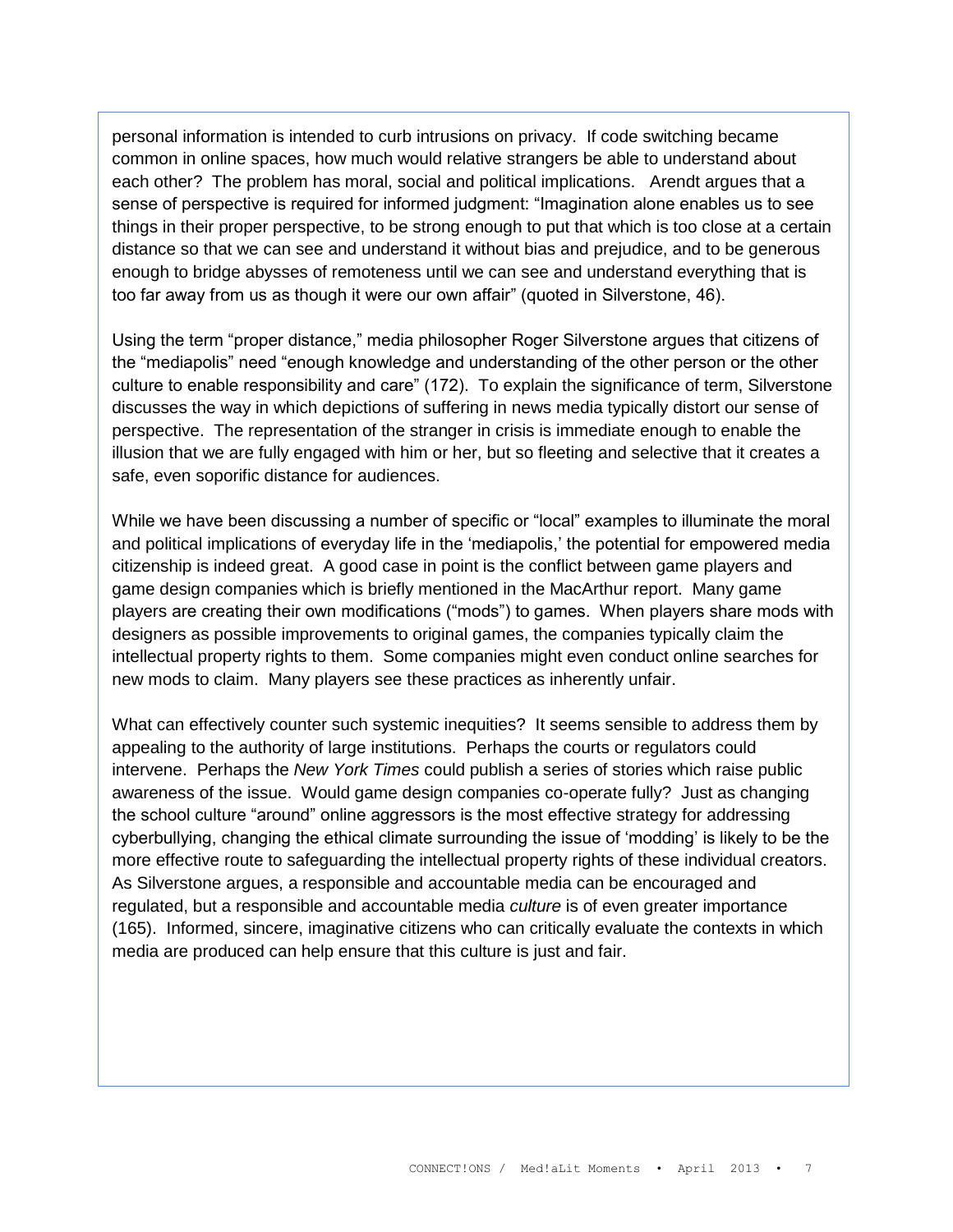### CML News



#### **Scanning Television Special Price**

*Scanning Television* was originally written several years ago by media educators Neil Andersen, Kathleen Tyner, and John J. Pungente, SJ.

The latest edition, with 51 short videos and a Teaching Guide, is still an excellent resource for teaching critical thinking skills in grades 7-12.

Carolyn Wilson, instructor and Past President of the Association for Media Literacy, reviewed the product in 2012:

"The video material is wide ranging and relevant, from news coverage of 9/11and public service announcements on antiracism, to the evolution of digital technology and the use of pop stars in advertising. The resource is suitable for the secondary level and includes clips that are also appropriate for the elementary level. The collection is a few years old, so don't expect a strong focus on social media, but even so, this is still a classic resource that you will definitely use time and time again, right across the curriculum. "

For a limited time, the complete kit is available for \$89 by going to [facetofacemedia.ca](http://www.facetofacemedia.ca/page.php?sectionID=3)

#### **About Us…**

The Consortium for Media Literacy addresses the role of global media through the advocacy, research and design of media literacy education for youth, educators and parents.

## **CONSORTIUM** for **MEDIA LITERACY**

**Uniting for Development** 

The Consortium focuses on K-12 grade youth and their parents and communities. The research efforts include nutrition and health education, body image/sexuality, safety and responsibility in media by consumers and creators of products. The Consortium is building a body of research, interventions and communication that demonstrate scientifically that media literacy is an effective intervention strategy in addressing critical issues for youth.

**[www.consortiumformedialiteracy.org](http://www.consortiumformedialiteracy.org/)**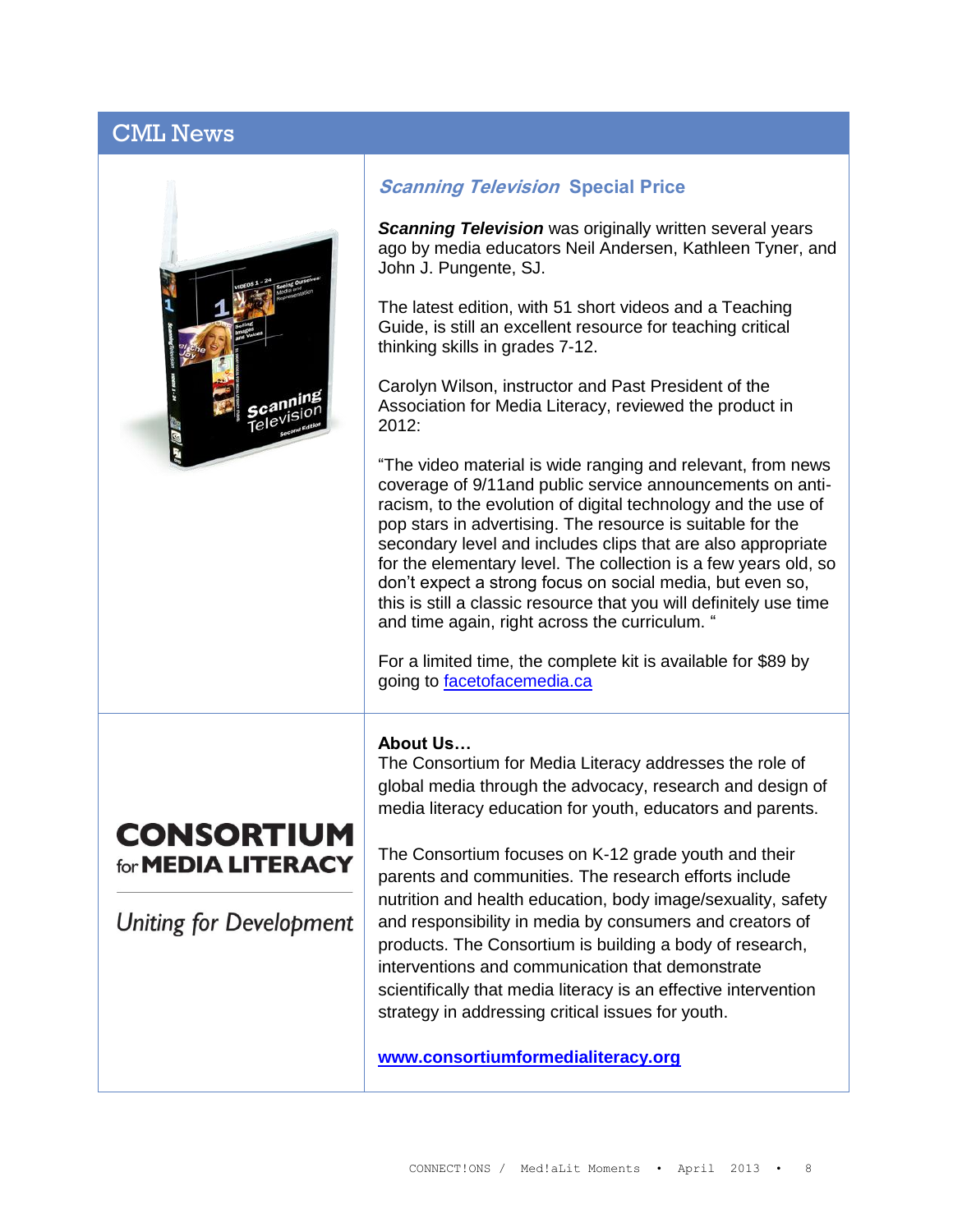### Resources for Media Literacy

**Teaching Tip:** Keep a running list of movies, messages or media clips that strike you as empowering and civically responsible. Not only will this help you to see where you stand on issues of media ethics, but will provide go-to examples for classroom discussions.

#### **Sources Cited:**

- Bradley, Karen. "Internet Lives: Social Context and Moral Domain in Adolescent Development." *New Directions for Youth Development* No. 108 (Winter 2005): 57-76.
- Coleman, Renita and Lee Wilkins. "Moral Development: A Psychological Approach to Understanding Ethical Judgment." *The Handbook of Mass Media Ethics*. Ed. Lee Wilkens and Clifford Christians. New York: Routledge, 2009. 41-54.

Collier, Anne. "Cyberbullying: What I've Learned So Far." *Net Family News*, 26 November 2010. Web. Accessed 17 April 2013. [www.netfamilynews.org](http://www.netfamilynews.org/)

Common Sense Media. "Responding to Cyberbullying: Guidelines for Administrators." Web. Accessed 17 April 2013. <http://www.commonsensemedia.org/educators/cyberbullying-response-flowchart>

Elliott, Deni, and Amanda Decker. "New Media and an Old Problem Promoting Democracy." *The Handbook of Global Communication and Media Ethics.* Eds. Robert S. Fortner and P. Mark Fackler. Blackwell Reference Online, 2011. Web. Accessed 11 April 2013.

James, Carrie et al. *Young People, Ethics and the New Digital Media*: *A Synthesis from the GoodPlay Project.* Cambridge, MA: MIT Press, 2009. Available at MacArthur Digital Media and Learning [www.macfound.org](http://www.macfound.org/)

Kotler, Jennifer A. "Prosocial Content and Television." *Encyclopedia of Children, Adolescents and the Media.* Ed. Jeffrey Jensen Arnett. Thousand Oaks, CA: Sage Publications, 2007. Web. Accessed 11 April 2013.

This encyclopedia, published both in print and on the web, is one of the best reference sources available on topics relating to media literacy education.

Raney, Arthur A. "The Role of Morality in Emotional Reactions to and Enjoyment of Media Entertainment." *Journal of Media Psychology* 23.1 (2011): 18-23.

Silverstone, Roger. *Media and Morality: On the Rise of the Mediaopolis*. Cambridge, UK: Polity Press, 2007.

Wilson, Barbara J. "Media and Children's Aggression, Fear and Altruism." *The Future of Children* 18.1 (2008): 87-118.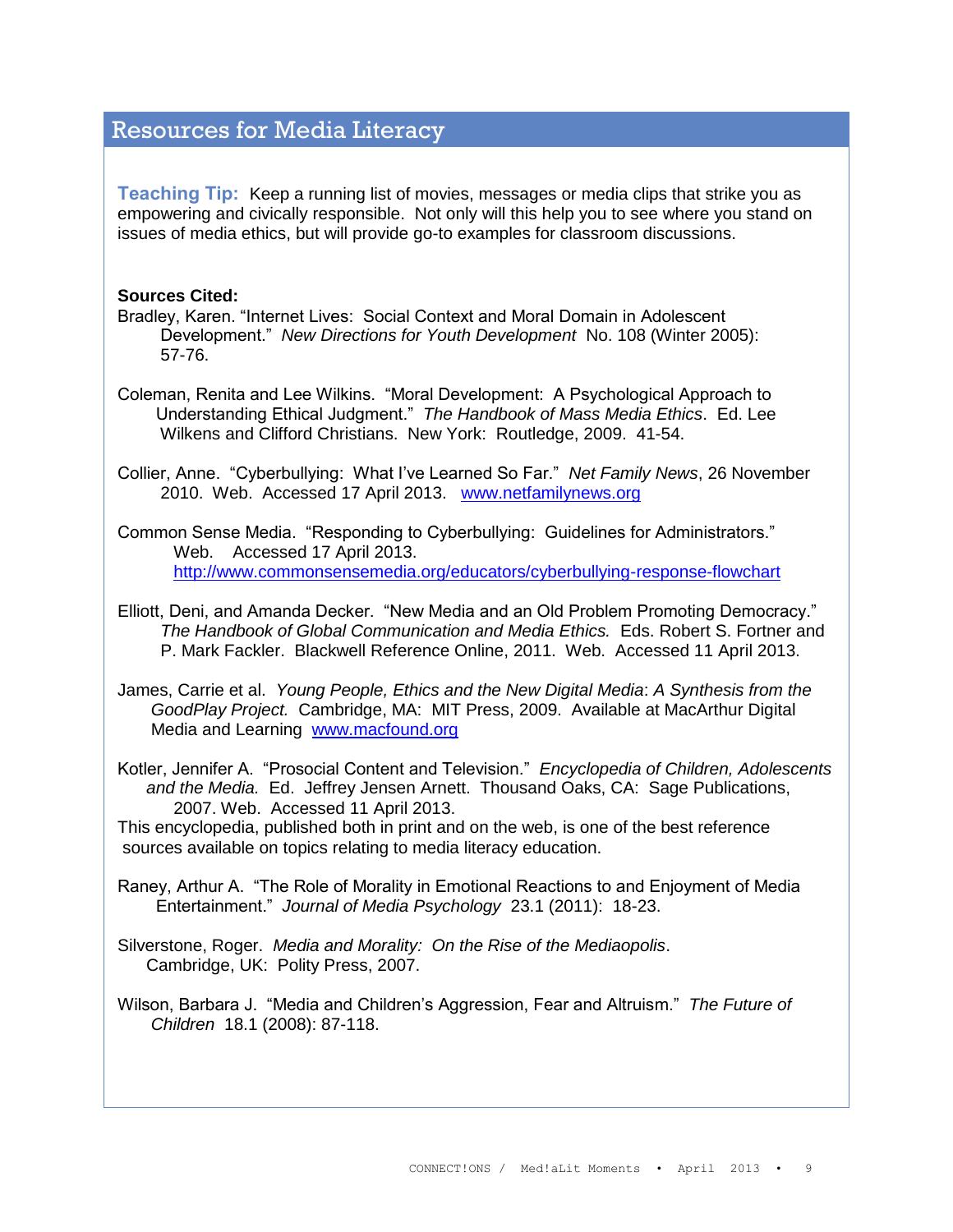#### **Recommended Sources:**

Hailer, Gretchen and Rose Pacatte. *Media Mindfulness: Educating Teens About Faith and Media*. Winona, MN: Saint Mary's Press, 2007. *Our Media World: Teaching Kids K-8 about Faith and Media*. Boston: Pauline Books, 2010.

Many Catholic media educators, including CML founder Liz Thoman, have had decades of experience with investigating the moral implications of media. Hailer's and Pacatte's experience in this field is abundantly reflected in the questions and assignments in both these curricula. The "media mindfulness" approach can be summarized this way: the practice of using media literacy concepts not only to make wise media choices for oneself, but also to develop a sense of responsibility and respect for others. One of the more useful tools in the curriculum is the "media mindfulness wheel." The wheel is divided into four quadrants which correspond to four essential questions: What is going on? What is really going on? What difference does it make? What difference can I make? To learn more about the media mindfulness approach, you can read the December 2009 issue of *Connections* on "Faith and Media Literacy."

**------**

Video games can present some interesting moral choices for players: empathize with game characters or other players, or focus more attention on the reward structures of the game? Here are two studies which address that dilemma:

- Croft, James. "'It's Just a Game'—Ethical Reasoning within Virtual Worlds." Harvard GoodWork Project Report Series, Number 73. Howard Gardner, Series Editor. March 2011. Accessed at: <http://www.thegoodproject.org/pdf/73-Its-Just-a-Game.pdf> Accessed 11 April 2013.
- Hartmann, Tilo, et al. "Just a Game? Unjustified Virtual Violence Produces Guilt in Empathetic Players." *Media Psychology* 13.4 (2010): 339-363.

Here's a more traditional article on video games, moral reasoning, and media effects:

Vieria, Edward T., and Marina Krcmar. "The Influences of Video Gaming on US Children's Moral Reasoning About Violence." *Journal of Children and Media* 5.2 (2011): 113-131 Marina Krcmar, an Associate Professor of Communication at Wake Forest University, has published several scholarly articles on media and children's moral development in the last decade.

**-----**

Parry, Marc. "Jonathan Haidt Decodes the Tribal Psychology of Politics." *Chronicle of Higher Education* 29 January 2012. Web. Accessed 19 April 2013. Accessed at: <http://chronicle.com/article/Jonathan-Haidt-Decodes-the/130453/>

Entertaining and informative profile of Jonathan Haidt, whose theories of moral intuition have gained many adherents and garnered the scorn of detractors for the last decade. Haidt directly contradicts Kohlberg by arguing that most moral judgments are quick and emotional in nature, and that people tend to make judgments first and consciously justify them afterwards. He also takes an evolutionary perspective, arguing that people of all cultures access five basic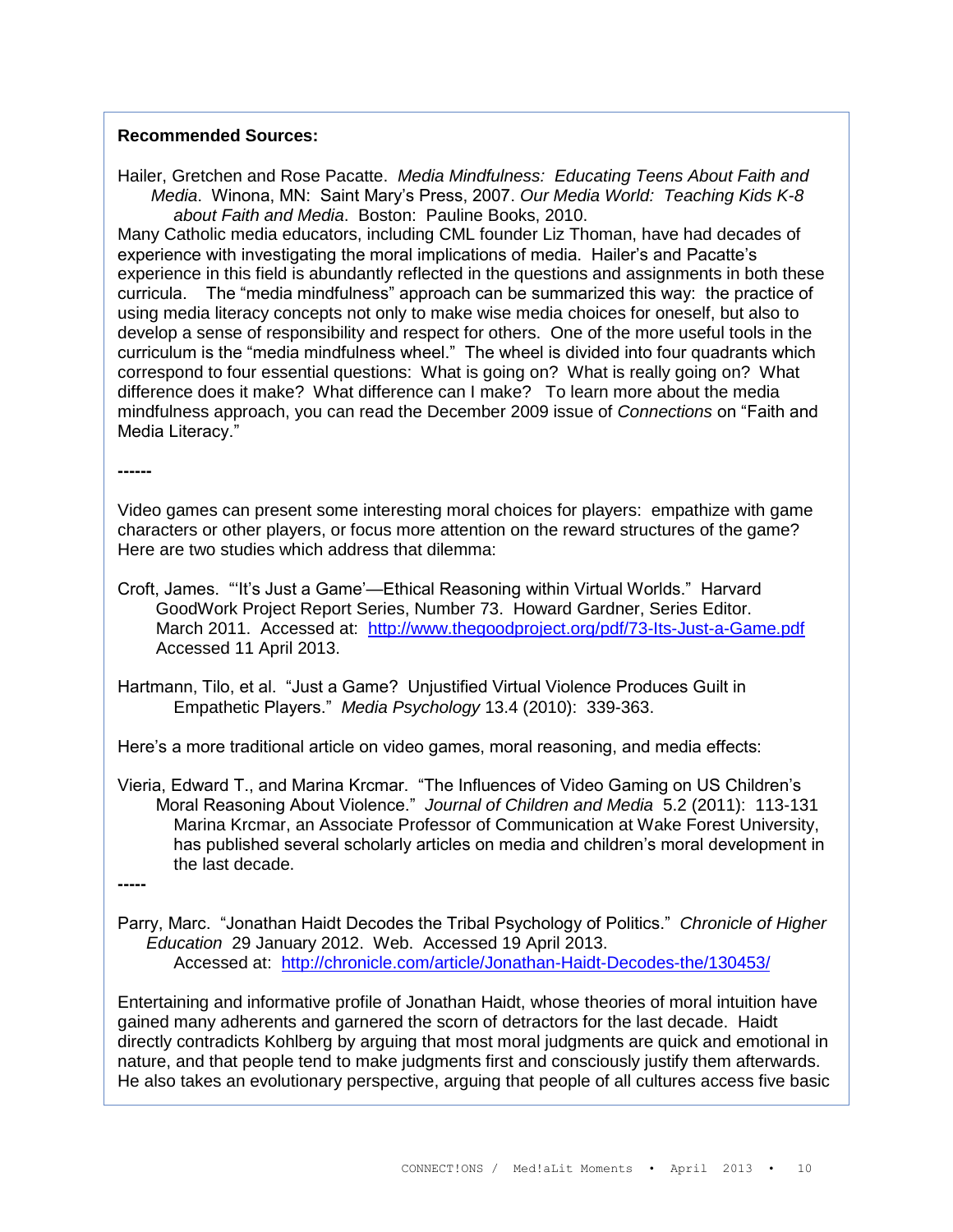"mental modules" (Harm/Care, Authority, Loyalty, Fairness, Purity) to make moral judgments, and that particular cultural groups will tend to give greater moral weight to some modules over others.

Media scholars have begun the process of designing research to test the validity of Haidt's theory with regard to the moral of responses of audiences to media content. Here is one interesting study which compares American and German responses to video games:

Joeckel, Sven et al. "Gut or Game? The Influence of Moral Intuitions on Decisions in Video Games." *Media Psychology* 15.4 (2012): 460-485.

#### **Additional sources:**

"Media and Morality." *Media Smarts* blog. Web. Accessed 11 April 2013. Accessed at: <http://mediasmarts.ca/blog/media-and-morality>

Short, thought-provoking, well-researched introduction to the topic by one of Canada's best media literacy organizations.

Wicks, Patricia Gayá, et al. "The Role of Commodified Celebrities in Children's Moral Development: The Case of David Beckham." *Consumption, Markets and Culture* 10.4 (2007): 401-424.

The theoretical orientation of the article is not at all satisfying. It's a kitchen sink approach in which any element of children's experience or environment could be a resource for their moral judgment. Having said that, the excerpts of I nterviews with young children presented in this article demonstrate why media are able to engage children in extended inquiry on important social issues. It's fascinating to "listen in" to the interviewees as they wrestle with the moral implications of the commodified nature of celebrity in our media culture.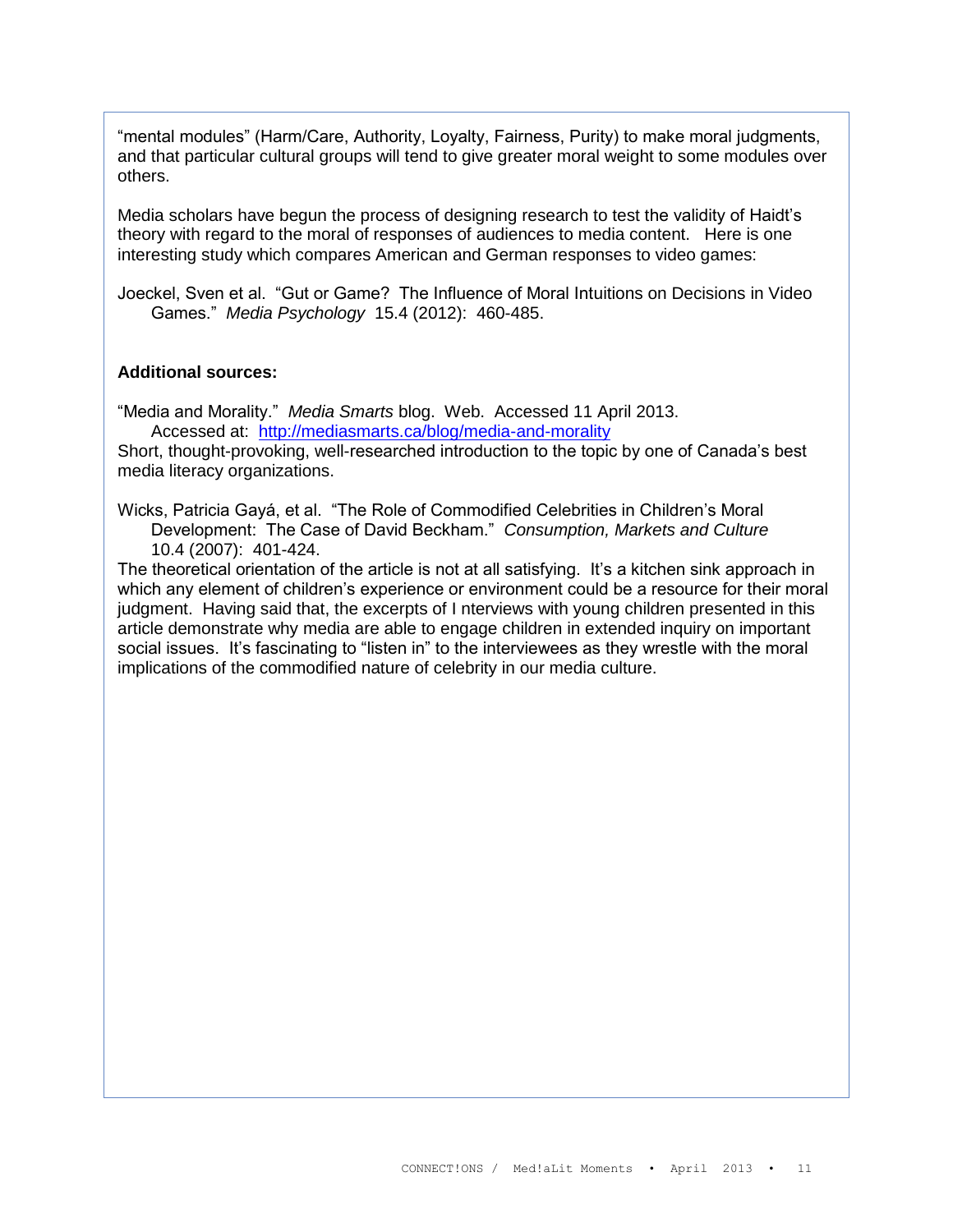### Med!aLit Moments

#### **The Heroine's Code**

Male heroes in media aren't necessarily a dime a dozen, but traditional conventions for the male action hero extend back to at least the 1930s (Superman is now 75), and those conventions can be hard to bend. Heroines may be few, and often sexualized, but they're not expected to fulfill male conventions, and they clearly come in different varieties. For example, Wonder Woman stands for truth and tolerance, while Ripley from the "Alien" series is a hardnosed survivalist. In this MediaLit Moment, your students will learn how to articulate the moral and ethical codes of media heroines. In the process, they'll gain new perspectives on familiar characters, as well as new perspectives on themselves.

*Have students compare their code of ethics with those of various media heroines*

**AHA!:** I like these characters, but I might not want to be just like them!

**Key Question #4:** What values, lifestyles and points of view are represented in, or omitted from, this message?

**Core Concept #4:** Media have embedded values and points of view.

**Grade Level:** 7-9

**Materials**: pencil, paper, imagination

**Activity:** Ask students to name some different media heroines. Here's a sampling: Katniss Aberdeen from "The Hunger Games," Captain Janeway from the "Star Trek Voyager" series; Xena, Warrior Princess; Sarah Connor from the "Terminator" series, Hermione Granger from the Harry Potter series; Buffy the Vampire Slayer. And, of course, Wonder Woman. Do they have any favorites? Do any of these characters seem to fall into particular types? What might those types be? Play clips from selected films/shows if you wish. You may find useful background material in a PBS documentary released this month titled "Wonder Women!: The Untold Story of American Superheroines."

Next, ask students to work in pairs or groups. Ask them to select two heroines, preferably of different types, and ask them to write down the goals of these characters in the stories in which they appear. Next, explain the meaning of the term "code of ethics." Everyone has an underlying philosophy of life, and some people are more "up front" about their philosophy they "stand" for something. It might help to give them a model like the Golden Rule. Next, ask what is the ethical code that these characters live by? Students should be able to say what those codes are, but allow them to use different modes of expression if they feel like doing so (comics, song, role-play, etc.).